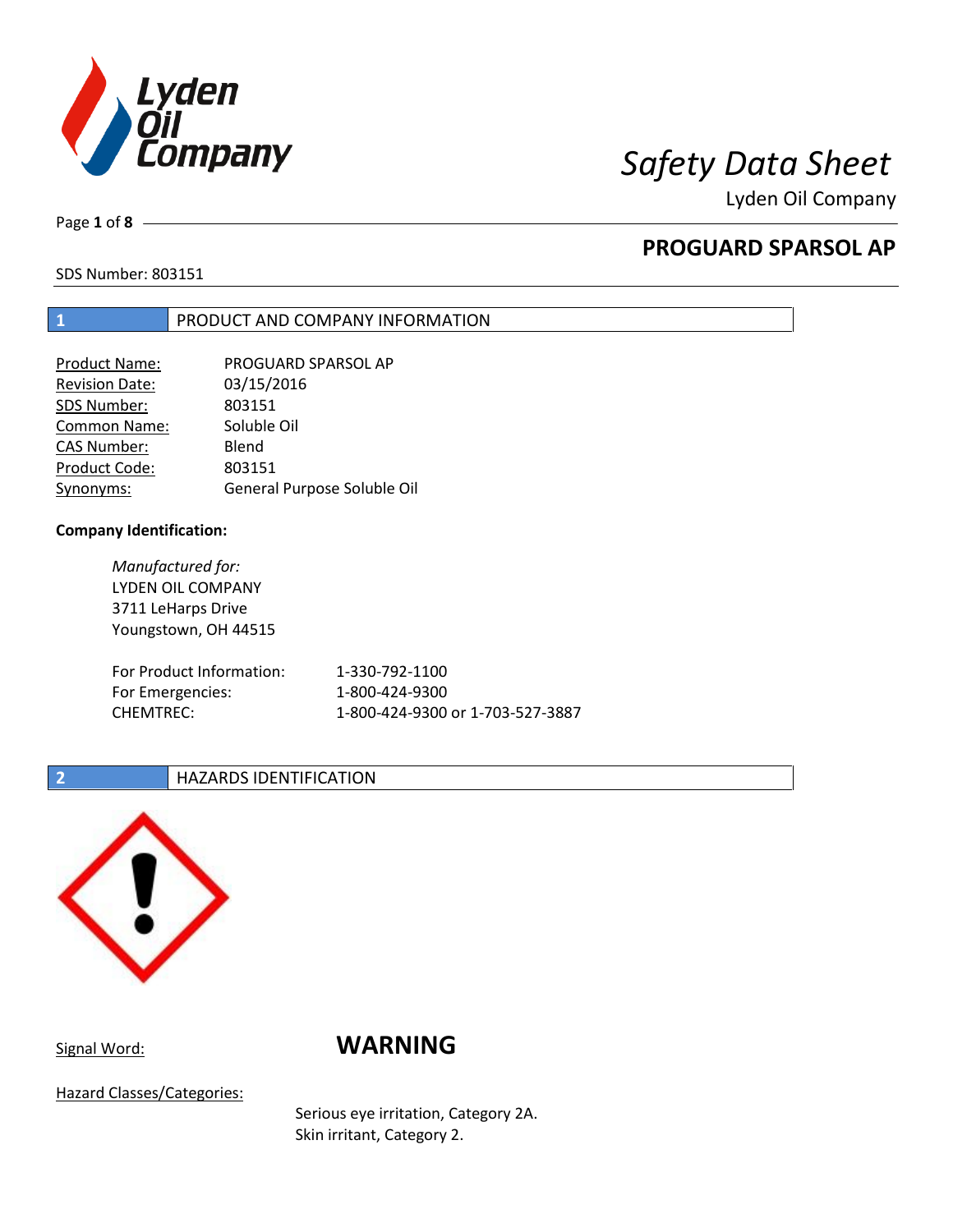

Page **2** of **8**

Lyden Oil Company

|                                 | <b>PROGUARD SPARSOL AP</b>                                            |
|---------------------------------|-----------------------------------------------------------------------|
| <b>SDS Number: 803151</b>       |                                                                       |
| Hazard Statement(s):            |                                                                       |
|                                 | H319: Causes serious eye irritation.                                  |
|                                 | H315: Causes skin irritation.                                         |
| <b>Precaution Statement(s):</b> |                                                                       |
|                                 | P101: If medical advice is needed, have product container or label at |
|                                 | hand.                                                                 |
|                                 | P102: Keep out of reach of children.                                  |
|                                 | P103: Read label before use.                                          |
|                                 | P280: Wear protective gloves and eye protection.                      |
|                                 | P302+352: IF ON SKIN: Wash with plenty of soap and water.             |
|                                 | P332+313: If skin irritation occurs: Get medical advice/attention.    |
|                                 | P305+351+338: IF IN EYES: Rinse cautiously with water for several     |
|                                 | minutes. Remove contact lenses if present and easy to do $-$ continue |
|                                 | rinsing.                                                              |
|                                 | P337+313: If eye irritation persists get medical advice/attention.    |
|                                 | P362+364: Take off contaminated clothing and wash it before reuse.    |
| Other Hazard Statement(s):      |                                                                       |
|                                 | -NFPA Ratings:                                                        |
|                                 | Health = $1$                                                          |
|                                 | $Fire = 1$                                                            |
|                                 | Reactivity = $0$                                                      |
|                                 |                                                                       |

**3** COMPOSITION / INFORMATION ON INGREDIENTS

### Ingredients:

*Mixture of the substances listed below with nonhazardous additions.*

| <b>Chemical Name</b>                             | <b>CAS Number</b> | Percentage |
|--------------------------------------------------|-------------------|------------|
| Distillates (petroleum), hydrotreated naphthenic | 64742-53-6        | 75-85      |
| Triethanolamine                                  | $102 - 71 - 6$    | <5         |

*\*Any concentration shown as a range is to protect confidentiality or is due to batch variation.*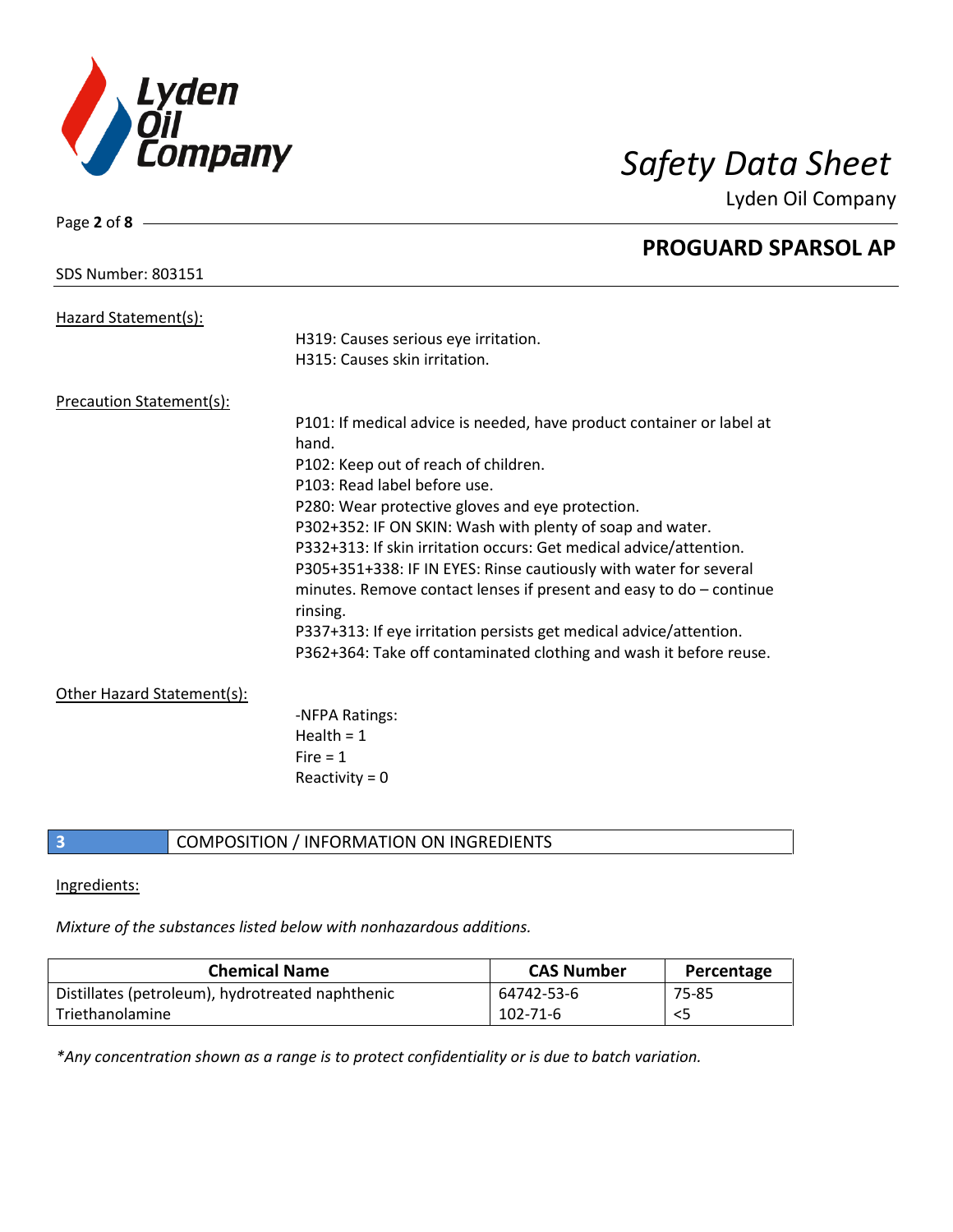

Lyden Oil Company

SDS Number: 803151

Page **3** of **8**

## **4** FIRST AID MEASURES Description of First Aid Measures: Inhalation: Remove victim to fresh air and keep at rest in a position comfortable for breathing. If the victim has difficulty breathing or tightness of the chest, is dizzy, vomiting or unresponsive, give oxygen with rescue breathing or CPR as required and transport to the nearest medical facility. Skin Contact: Flush skin with water, wash with soap and water. If irritation occurs, get medical attention. Remove contaminated clothing. Do not reuse clothing until cleaned. If material is injected under the skin, transport to the nearest medical facility for additional treatment. If redness, swelling, pain and/or blisters occur, transport to the nearest medical facility for additional treatment. Eye Contact: Flush eyes with running water for at least 15 minutes. If redness, burning, blurred vision or irritation persists, transport to nearest medical facility for additional treatment. Ingestion: Do NOT induce vomiting and obtain medical attention. Have victim rinse mouth out with water. If vomiting occurs spontaneously, keep

head below hips to prevent aspiration.

Symptoms and Effects, both acute and delayed:

No further relevent data available.

Recommended Actions:

Treat symptomatically. Call a doctor or poison control center for guidance.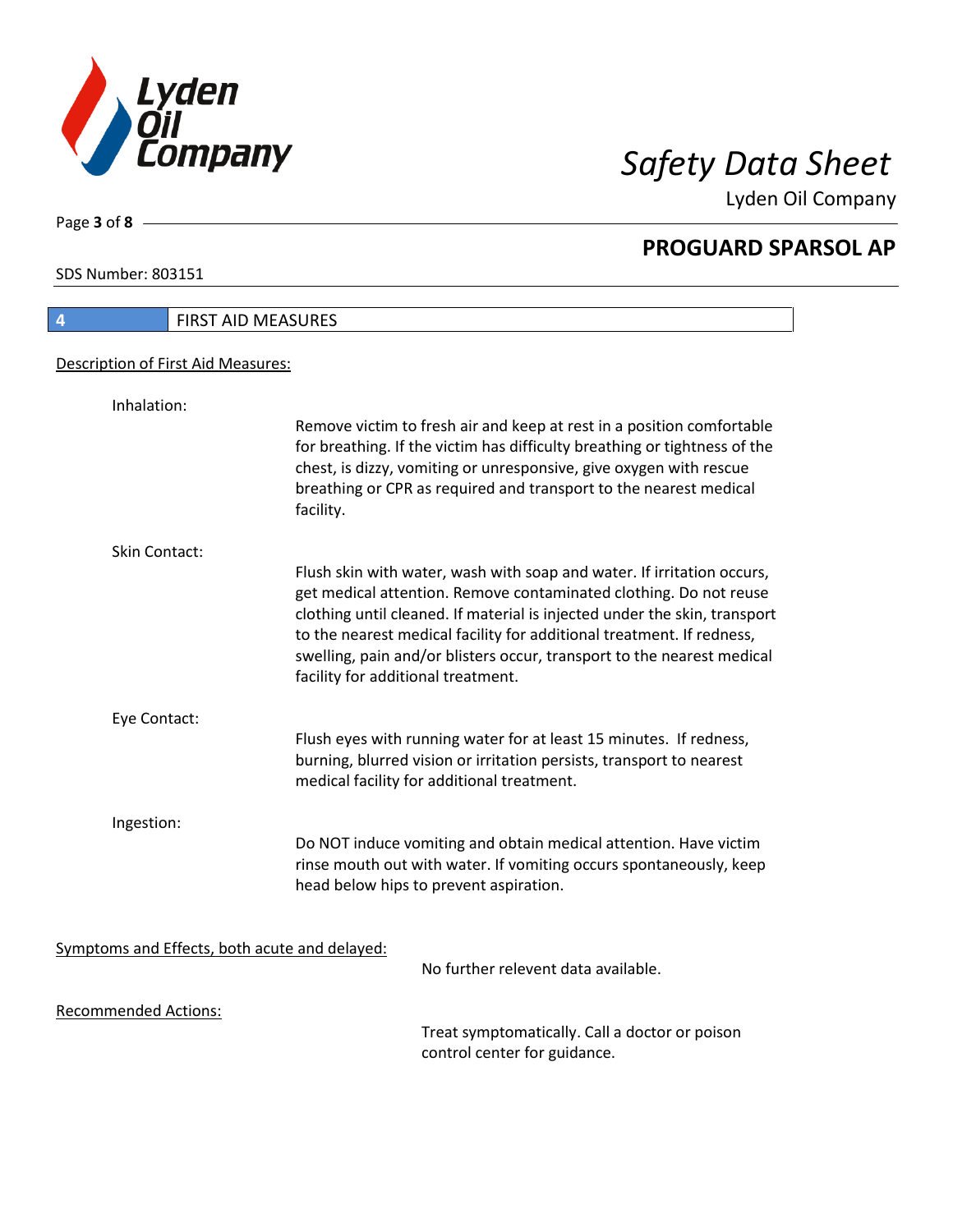

Lyden Oil Company

SDS Number: 803151

Cleanup Procedures:

 $\mathsf{l}$ 

Page **4** of **8**

| 5                                 | FIRE FIGHTING MEASURES                    |                                                                                                                                                              |
|-----------------------------------|-------------------------------------------|--------------------------------------------------------------------------------------------------------------------------------------------------------------|
|                                   |                                           |                                                                                                                                                              |
|                                   | Recommended Fire-Extinguishing Equipment: | Use dry powder, foam, or carbon dioxide fire<br>extinguishers. Water may be ineffective in fighting<br>an oil fire unless used by experienced fire fighters. |
|                                   |                                           |                                                                                                                                                              |
| Possible Hazards During a Fire:   |                                           | The material as received will not support<br>combustion, however its residues may; therefore,<br>procedures for an oil fire should be followed.              |
|                                   | <b>Recommendations to Firefighters:</b>   | Proper protective equipment including breathing<br>apparatus.                                                                                                |
| $6\phantom{1}6$                   | <b>ACCIDENTAL RELEASE MEASURES</b>        |                                                                                                                                                              |
| <b>Personal Precautions:</b>      |                                           | Avoid contact with skin, eyes, and clothing.                                                                                                                 |
| <b>Emergency Procedures:</b>      |                                           | Contain spilled material, collect in suitable and<br>properly labeled containers.                                                                            |
| <b>Environmental Precautions:</b> |                                           | Do not allow to reach sewage system or any water<br>course.<br>Do not allow to enter ground waters.                                                          |

Pick up excess with inert absorbant material.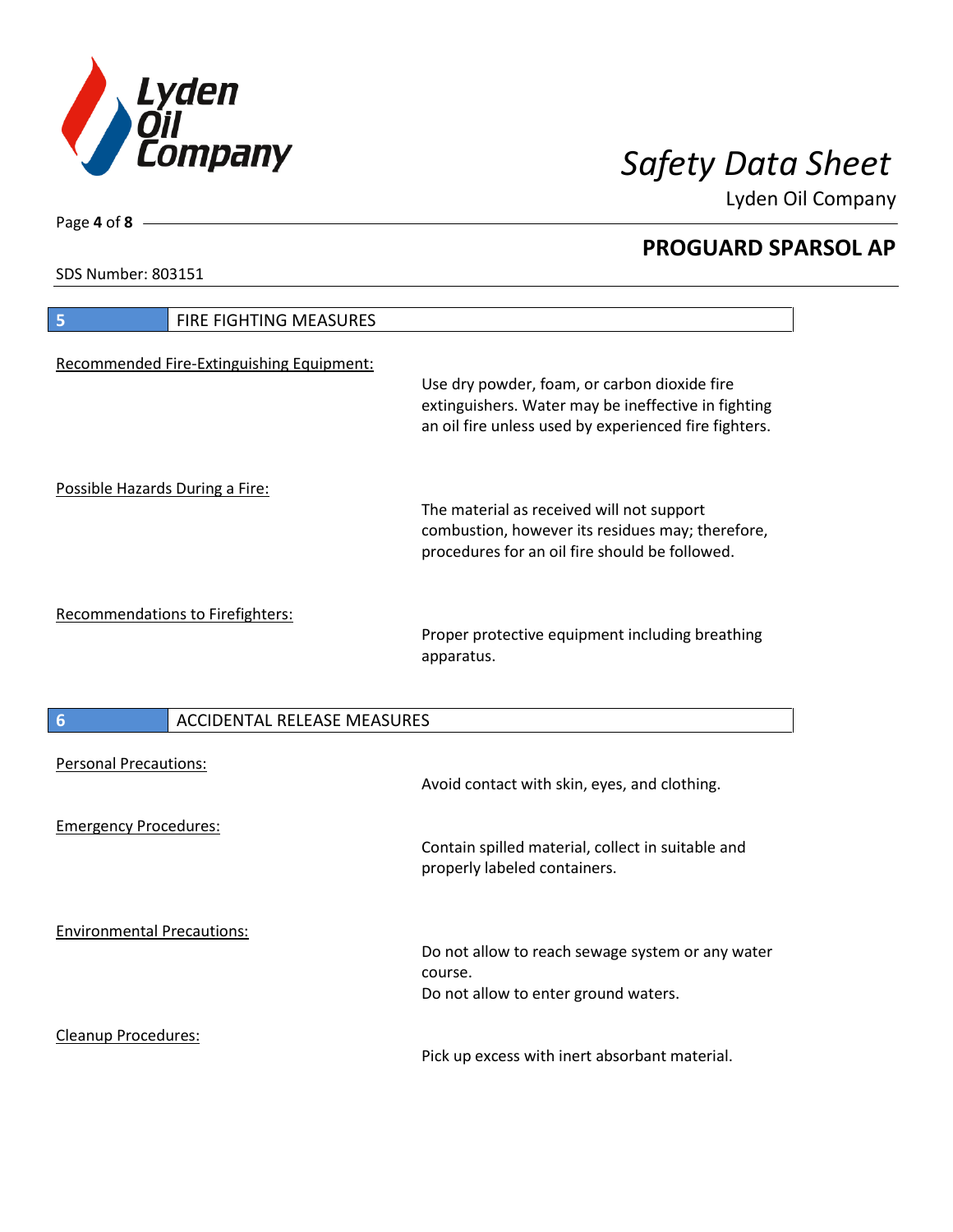

Lyden Oil Company

SDS Number: 803151

Page **5** of **8**

| $\overline{7}$                 | <b>HANDLING AND STORAGE</b>                                                                                                    |                                                                                                                                                                                                                                           |
|--------------------------------|--------------------------------------------------------------------------------------------------------------------------------|-------------------------------------------------------------------------------------------------------------------------------------------------------------------------------------------------------------------------------------------|
| <b>Handling Precautions:</b>   |                                                                                                                                |                                                                                                                                                                                                                                           |
|                                |                                                                                                                                | Handle with care and avoid spillage on the floor.<br>Do not cut, weld, drill, grind, braze, or solder<br>container.                                                                                                                       |
| <b>Storage Requirements:</b>   |                                                                                                                                | Keep container tightly sealed.<br>Keep away from sources of ignition.                                                                                                                                                                     |
| 8                              | EXPOSURE CONTROLS / PERSONAL PROTECTION                                                                                        |                                                                                                                                                                                                                                           |
| <b>Exposure Limits:</b>        | -Distillates (petroleum), hydrotreated naphthenic:<br>OSHA TWA $-$ 5mg/m <sup>3</sup> (oil mist)<br>-102-71-6 Triethanolamine: |                                                                                                                                                                                                                                           |
|                                | ACGIH TWA $-$ 5mg/m <sup>3</sup>                                                                                               |                                                                                                                                                                                                                                           |
| <b>Engineering Controls:</b>   |                                                                                                                                | All ventilation should be designed in accordance<br>with OSHA standard (29 CFR 1910.94).                                                                                                                                                  |
| Personal Protective Equipment: |                                                                                                                                | Keep away from foodstuffs, beverages, and feed.<br>Immediately remove all soiled and contaminated<br>clothing.<br>Wash hands before breaks and at the end of work.<br>Avoid contact with eyes and skin.<br>Use safety glasses and gloves. |
| 9                              | PHYSICAL AND CHEMICAL PROPERTIES                                                                                               |                                                                                                                                                                                                                                           |

Color: Amber Physical State: Liquid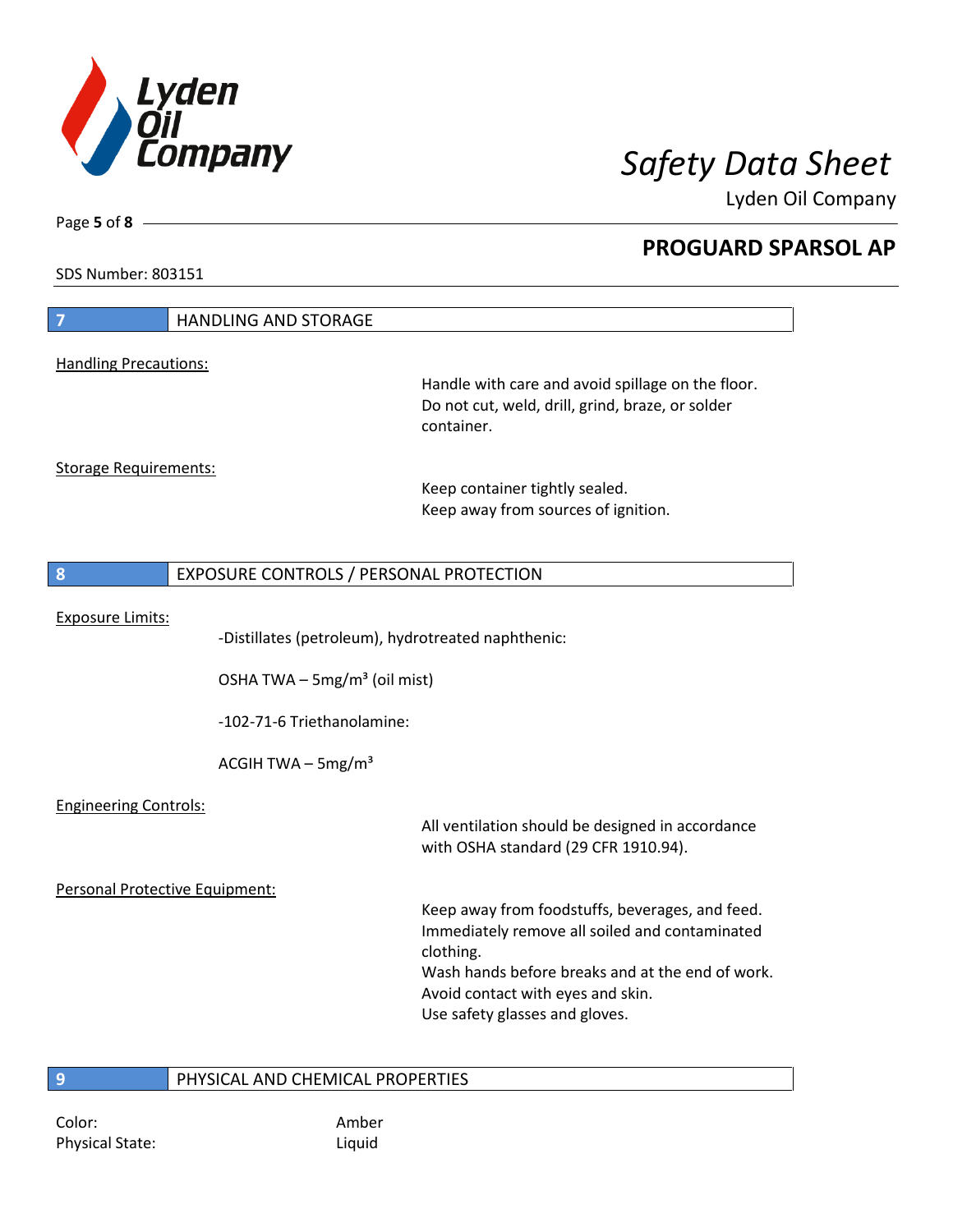

Lyden Oil Company

### SDS Number: 803151

Page **6** of **8**

| Odor:                       | Characteristic                                   |
|-----------------------------|--------------------------------------------------|
| Odor Threshold:             | Data not available                               |
| pH:                         | 9.10 (at 10%)                                    |
| <b>Melting Point:</b>       | Data not available                               |
| <b>Boiling Point:</b>       | $>500^\circ$ F                                   |
| <b>Boiling Range:</b>       | Data not available                               |
| Flash Point:                | $320^\circ$ F                                    |
| <b>Evaporation Rate:</b>    | $<$ 1                                            |
| Flammability:               | Data not available                               |
| <b>Flammability Limits:</b> | Data not available                               |
| Vapor Pressure:             | Data not available                               |
| Vapor Density:              | Data not available                               |
| <b>Relative Density:</b>    | 0.9126                                           |
| Solubilities:               | Soluble in water                                 |
| Partition Coefficient:      | Data not available                               |
| Auto-Ignition Temperature:  | Data not available                               |
| Decomposition Temperature:  | Data not available                               |
| Viscosity:                  | 150-300 mm <sup>2</sup> /sec (kinematic at 40°C) |

| 10                             | STABILITY AND REACTIVITY |                                                                  |
|--------------------------------|--------------------------|------------------------------------------------------------------|
| Stability:                     |                          | Stable under normal conditions.                                  |
| Reactivity:                    |                          | Not reactive under normal conditions.                            |
| Conditions to Avoid:           |                          | Extreme temperature, sparks, open flame, and<br>direct sunlight. |
| Hazardous Reactions:           |                          | No known hazardous reactions.                                    |
| Incompatible Materials:        |                          | Strong oxidizers and strong reducing agents.                     |
| <b>Decomposition Products:</b> |                          | Oxides of carbon, nitrogen, sulhur, and hydrogen.                |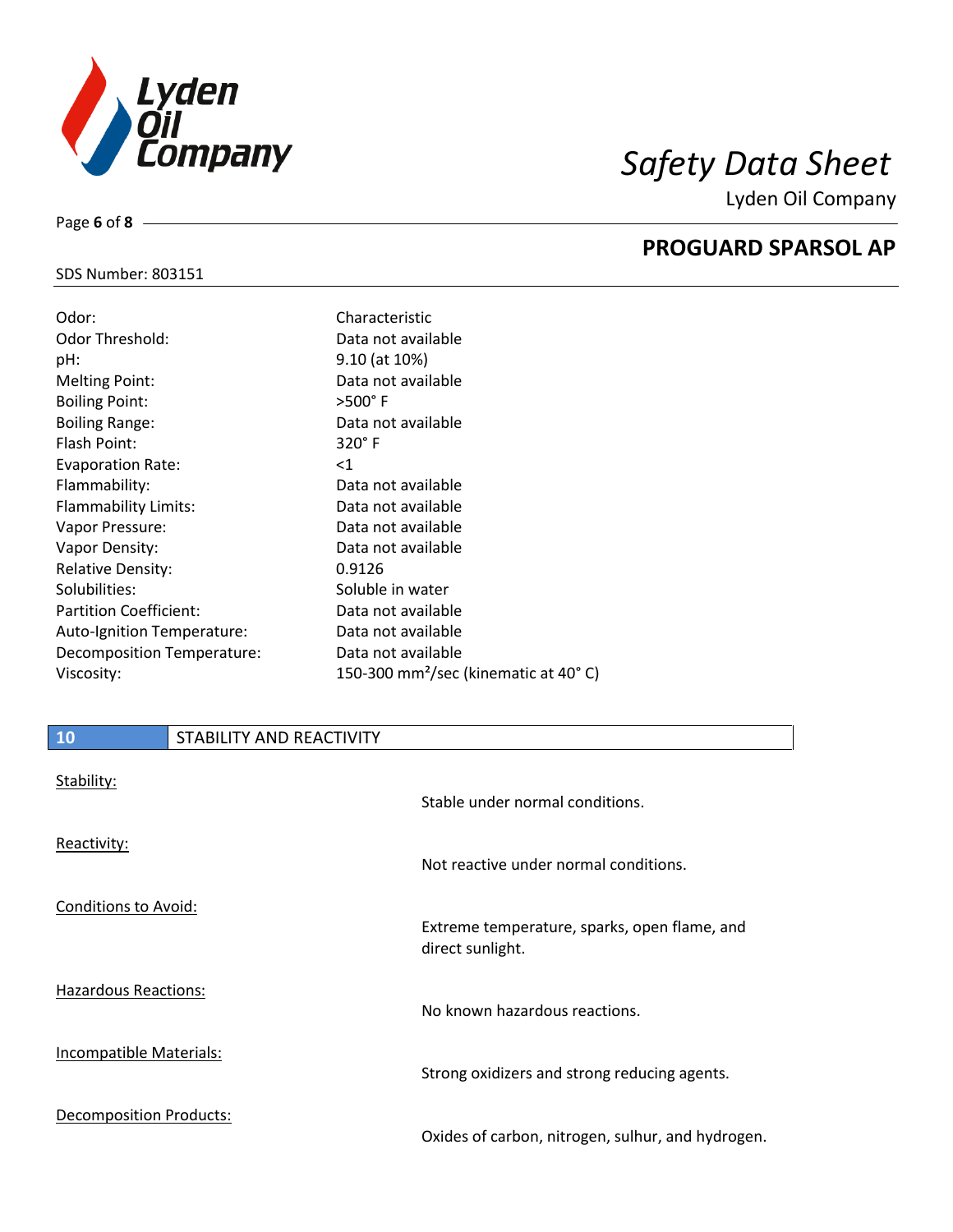

Lyden Oil Company

SDS Number: 803151

| <b>TOXICOLOGICAL INFORMATION</b><br><b>11</b>                                      |                                                                                                                           |
|------------------------------------------------------------------------------------|---------------------------------------------------------------------------------------------------------------------------|
| Routes of Exposure:                                                                | Skin and eye contact are the primary routes of<br>exposure although exposure may occur following<br>accidental ingestion. |
| <b>Exposure Effects:</b>                                                           | This mixture can cause irritation to skin and<br>irritation, redness to the eyes.                                         |
| <b>Measures of Toxicity:</b>                                                       | No test data available.                                                                                                   |
| Carcinogenic/Mutagenic Precautions:                                                | Non-carcinogenic and not expected to be<br>mutagentic.                                                                    |
| <b>ECOLOGICAL INFORMATION</b><br>12                                                |                                                                                                                           |
| <b>Ecological Precautions:</b>                                                     | Avoid exposing to the environment.                                                                                        |
| <b>Ecological Effects:</b><br>No specific environmental or aquatic data available. |                                                                                                                           |
| <b>DISPOSAL CONSIDERATIONS</b><br>13                                               |                                                                                                                           |
| <b>Disposal Methods:</b>                                                           | Dispose of waste material in accordance with all<br>local, state, and federal requirements.                               |
| <b>Disposal Containers:</b>                                                        | Use properly approved container for disposal.                                                                             |
| <b>Special Precautions:</b>                                                        | Do not flush to surface waters or drains.                                                                                 |

Page **7** of **8**